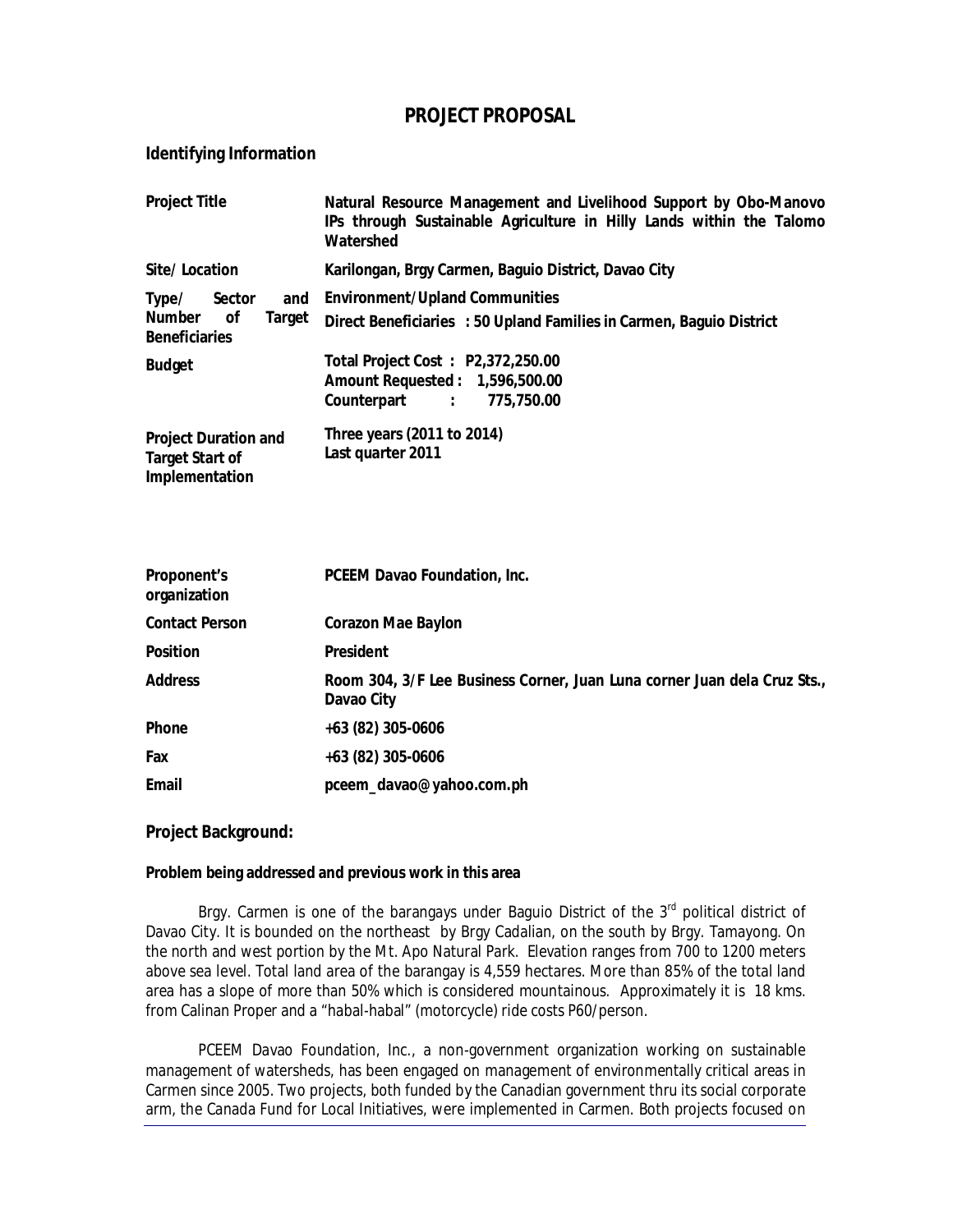agro forestry and livelihood support for its beneficiaries. The barangay LGU was also trained on vulnerability risk assessment and land use based planning. The Barangay Council also adopted into an ordinance the Community Based Disaster Risk Management Plan in 2007. Rotary Club of Davao, together with Kasilak Foundation and PCEEM Davao also assisted a Peoples Organization, the (CASAFE Carmen Sustainable Agro-Forestry Entrepreneurs), for upland farming for some twenty farmer beneficiaries.

All of the above mentioned interventions in Carmen were focused in the low lying areas of the barangay and have assisted mostly non-IP households. This proposed project will be funded by the EGIP (Euro Generics International, Philipppines Foundation) and will cater mostly to IPs (Ovu-Manuvu Tribe) living in the confines of the Ancestral Domain area as claimed by their tribe. EGIP Foundation is envisioned by its incorporators of "improving the environment by increasing the number of successful conservation programs progressing towards the end of providing other entities and stakeholders with duplicable, successful, and sustainable value programs." The project area was selected because of its strategic location within the Talomo Lipadas Watersheds and previous interventions in the area by some project partners.

The terrain is characterized as mountainous and the average elevation is about 1,000 masl. The project will focus on the implementation of sustainable agriculture by the IP community living in Macatabo, Barangay Carmen with 50 households as direct beneficiaries of this project.

#### Significance and benefit of the proposed project

EGIP Foundation has already funded some preparatory project activities in the area. The Foundation has commissioned the Philippine Eagle Foundation to prepare the community for the proposed intervention. Most of their activities were focused on the baseline characterization of the beneficiaries. On one hand, PCEEM Davao was contracted to survey the proposed project area within the AD claim. As its output, PCEEM came up with four (4) different maps, to wit: base map, forest protection map, land use map and proposed & existing IP and non-IP farms. These maps are now the basis of the next phase of EGIP's intervention in Macatabo. Four project components have been identified and these are: 1) to protect the remaining forests; 2) to facilitate livelihood assistance to the IPs; 3) to provide learning opportunities (literacy campaign) for the IPs; and 4) to promote improved health and sanitation practices for the benefit of the beneficiaries.

 Specifically, this project will promote the application of sustainable technologies for the community to effectively manage their watershed resources – land, water, forest. Ecological farms shall be established by beneficiaries through the adoption of soil & water conservation techniques in areas with high vulnerability to soil erosion. Tree-enterprise development (TED) and vegetable short-term crops production using the integrated farming systems approach shall be promoted as well together with the provision of assistance specifically on farm inputs, other incentives, training and technical support. These interventions will lead to increased incomes among the target beneficiaries in the project area. Market linkages will be facilitated for the IP beneficiaries' products together with the enhancement of their skills.

Project Purpose: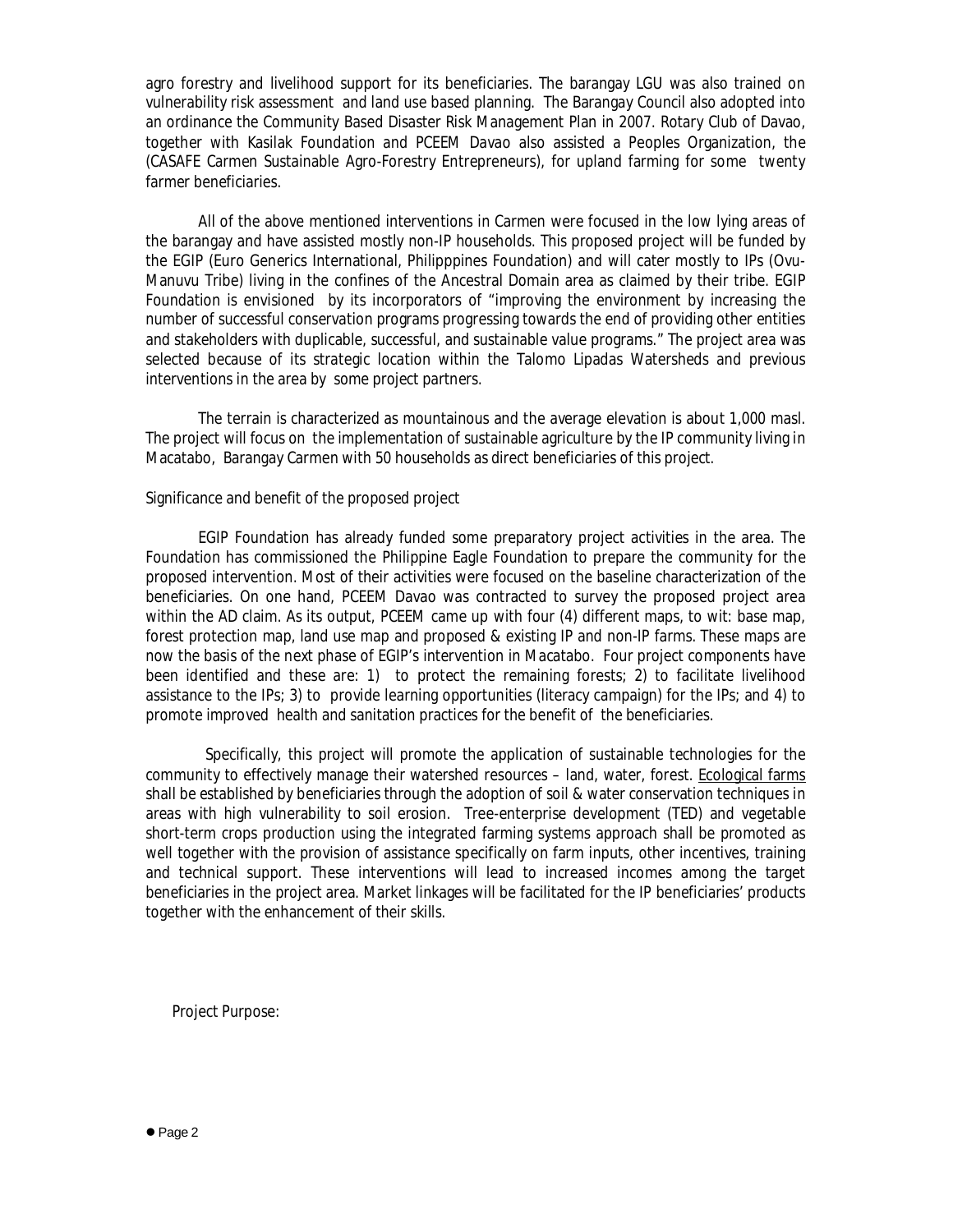- 1. **Goal** : To help protect and conserve the natural resource base within the Ancestral Domain of the Ovu-Manuvu in Barangay Carmen while enhancing the socio-economic conditions of Indigenous People (primarily) living within the community;
- **2. Purpose**: To develop and/or strengthen the capacities of upland community in Sitio Macatabo, Carmen at the same time providing livelihood assistance to some 55 families (mostly IPs) in the area;

# **3. Outputs**

- o Demonstrated skills in farm planning, sustainable farming technologies, marketing and implementing projects and activities;
- o Formulated and implemented individual farm/area development plans focusing on sustainable agri-based livelihood activities;
- o Protected and reforested gullies, slopes, creeks, riverbanks within the community;
- o Ecological model farms established ;
- o Accessed resources from partners to support agri-based related activities;
- o Established market linkages for existing local products

## **4. Activities**

Capacity building activities involving IP and where appropriate non-IP beneficiaries within the community on farm planning, skills enhancement, sustainable farming technologies and market linkages specifically:

- Training of farmer-cooperators for the establishment of ecological model farms;
- Farm production;
- Market linkage;
- Undertake IEC activities on sustainable land management and natural resource/watershed management;
- Reforestation of ECAs such as gullies, slopes, creeks, riverbanks, etc.;
- Resource mobilization for agri-based related activities;
- Monitoring and evaluation.

I think we need a paragraph on methodology discussing e.f. the following:

- How you will develop the 50 farmers, at one go or staggered say using FTG extension system, having learning sites
- Farm systems DFS, tree farms ??
- What about nurseries and seedling supply
- Backward and forward linkages from organizations/departments etc that can supply trainings, seedlings, technologies etc. and for marketing and finance f.e.
- Evaluating farm plans before giving seedlings
- Monthly monitoring and extension services by CDO/key farmers to check if farm plans are properly implemented
- Etc etc. so more on how the development of the farms will take place

Implementation Schedule

| Activitv                      | Schedule  | <b>Expected Output</b> | Responsible Person |
|-------------------------------|-----------|------------------------|--------------------|
| <b>Preparatory Activities</b> | Once/year | Courtesy call;         | CIDO/PM/           |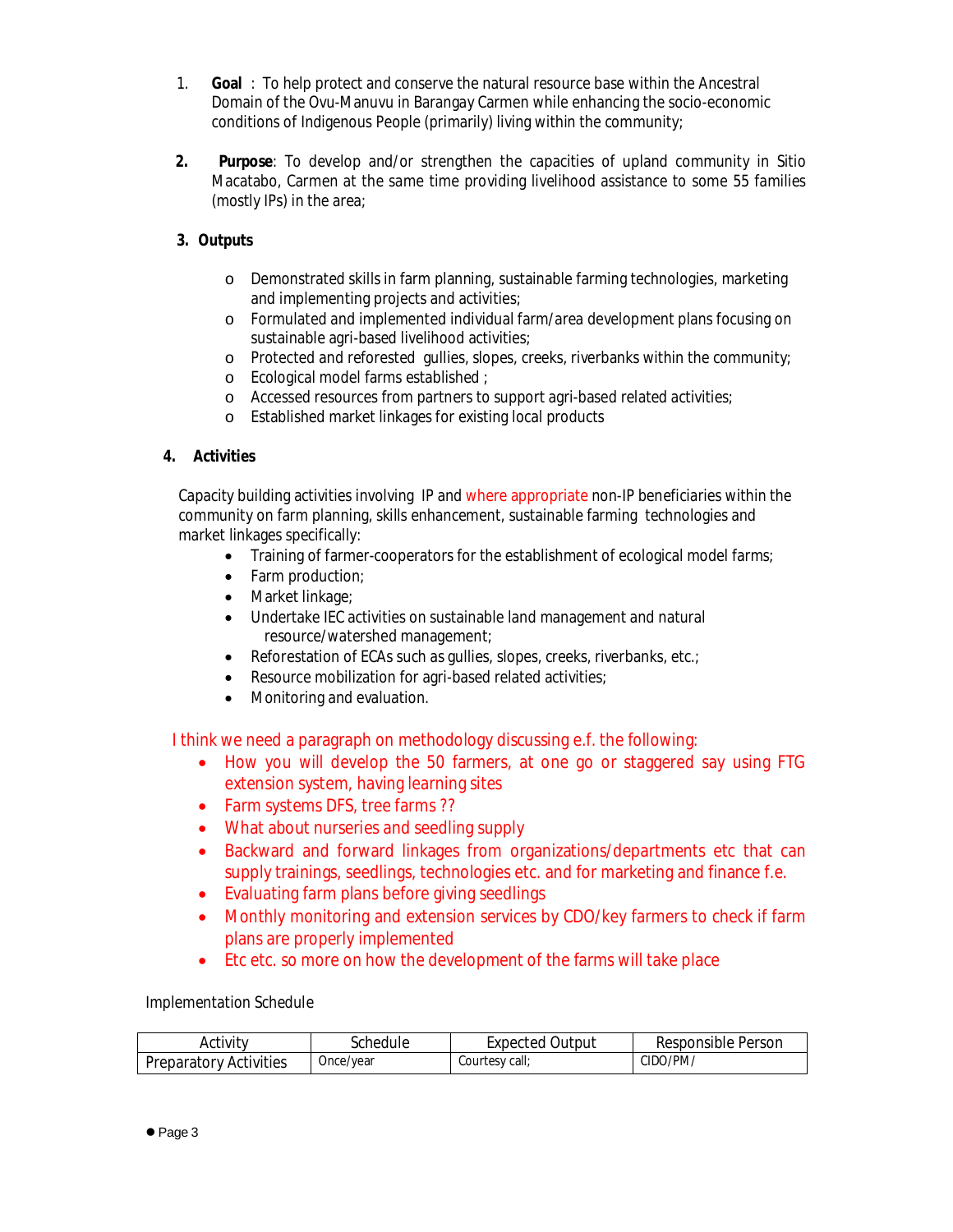|                                                                   |                               | Orientation                                          |                 |  |  |
|-------------------------------------------------------------------|-------------------------------|------------------------------------------------------|-----------------|--|--|
| Capacity Building:                                                |                               |                                                      |                 |  |  |
| Basic Ecology/Disaster risk<br>management                         | Once/year                     | Capacitated on various skills<br>and technologies    | CIDO/RP         |  |  |
| Eco-farming/Agro-forestry/                                        | 2x/year                       | Farms plan/beneficiary                               | CIDO/RP         |  |  |
| <b>Skills</b><br>enhancement<br>&<br>basic marketing              | 2x/year                       | <b>Enhanced skills</b>                               | CIDO/RP         |  |  |
| Basic goat production                                             | Year 2 & Year 3               | Acquired knowledge on goat<br>production             | CIDO/RP         |  |  |
| Cross Visit/s to other areas                                      | Once/year                     | learnings<br>Adopted<br>from<br>exposure trips       | <b>CIDO</b>     |  |  |
| <b>Livelihood Support</b>                                         |                               |                                                      |                 |  |  |
| Eco model farming-input<br>support                                | 3 <sup>rd</sup> month onwards | 55 model farms established                           | CIDO & partners |  |  |
| Reforestation/Gullies/<br>Riverbank<br>Rehab-<br>input<br>support | $3rd$ month onwards           | 55 areas of ECA established                          | CIDO/RP         |  |  |
| Sustainable<br>Livelihood<br>support                              | 3 <sup>rd</sup> month onwards | 55 beneficiaries assisted with<br>livelihood support | CIDO/RP         |  |  |
| Monitoring & Evaluation                                           |                               |                                                      |                 |  |  |
| Monitoring<br>Regular<br>&<br>reporting                           | Monthly                       | Prepared<br>submitted<br>and<br>monitoring reports   | Staff           |  |  |

#### **A. Project Management Structure/Roles**



#### You mention RP (resources person) where is s/he here? Where are costs reflected if any?

### **B.1 Roles/Functions**

- Project Manager- He/She shall supervise the project operationalization through the project staff. He/She shall be responsible in coordinating and communicating with donor(s) for any concerns pertaining to the project. The PM shall also package and submit timely reports to donor(s) based on the submitted reports of staff.
- **Community and Institution Development Officer** shall be responsible in implementing the project on the ground following the approved project design. He/she shall closely coordinate with the project beneficiaries and other partner/s for any project concerns and consult it with the Project Manager. He/she shall submit monthly progress report indicating his/her recommendations and possible courses of action to address specific project concerns.